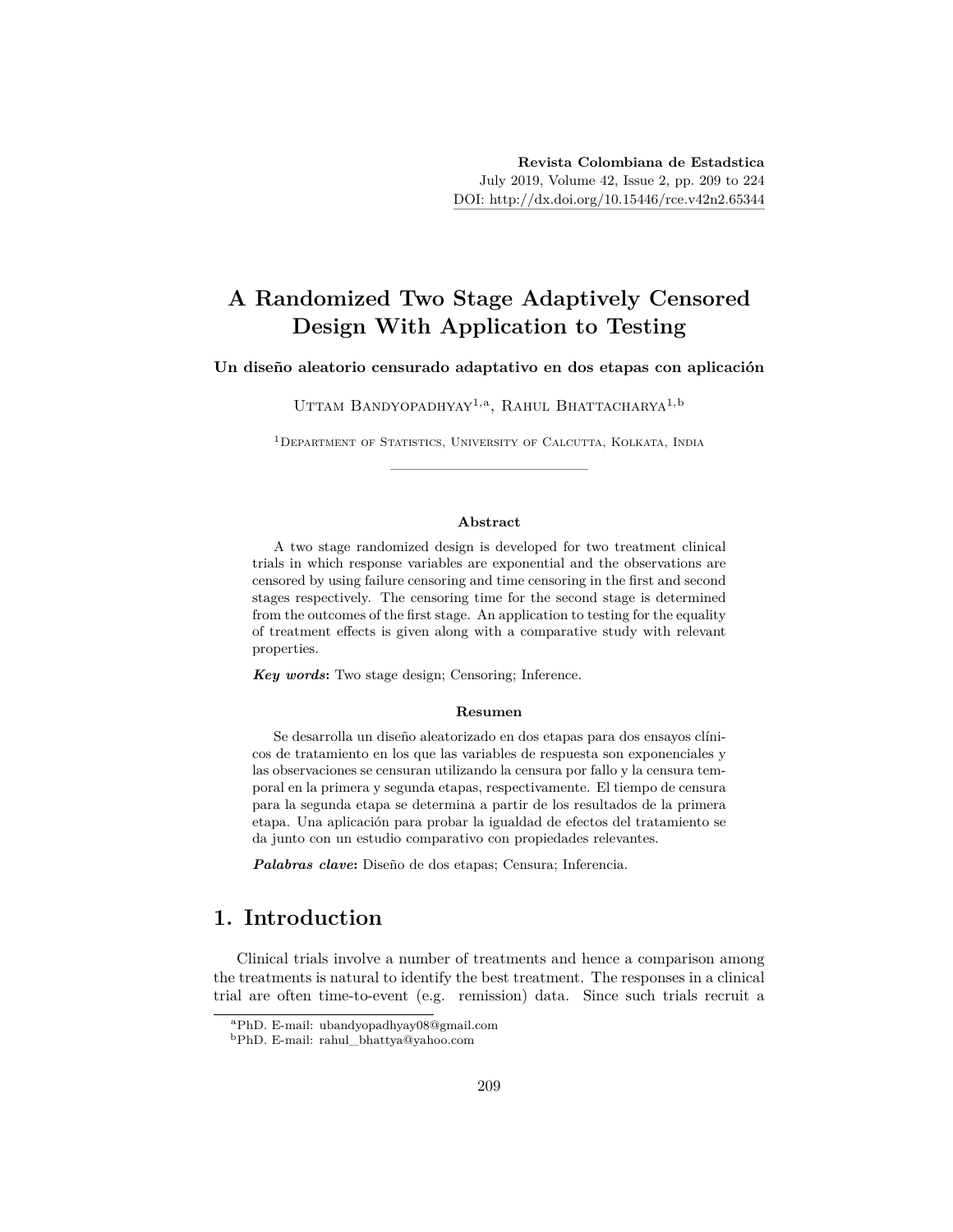number of human volunteers, a complete experiment results in loss of life. Thus it is not ethically appealing to allow the trial to continue until all the patients respond. Moreover, some of the patients do not visit the clinic to register the response. Therefore, it is neither feasible nor ethical to continue the trial indefinitely, and a curtailment becomes necessary.

Again ethics is one of the important concerns in any clinical trial, and hence we need to provide subjects the best possible care during the trial. This amounts to assign the subjects to the treatment doing better. But before the trial is actually conducted, the better treatment can not be determined, and hence we suggest to conduct the trial in two stages, where the subjects of the latter stage are assigned to the treatment doing better in the first stage. Specifically, we adopt a specified type of two stage (see, for example, Coad 1992) to compare two treatments based on a fixed number of patients, in which the first stage consists of assigning equal number of subjects to each treatment. Depending on the responses obtained in the first stage, the better performing treatment is decided and the remaining subjects are given this treatment exclusively.

The early work of Bandyopadhyay & Bhattacharya (2001) incorporated failure censoring in both the stages with an aim to explore the estimation aspects for the mean difference on reliability context. In a later work, Bandyopadhyay, Biswas & Bhattacharya (2009) adopted the same design with random censoring for every subject but determined the randomization probability for the second stage patients within a Bayesian framework. Use of censoring for response adaptive trials is further observed in Zhang & Rosenberger (2007), Sverdlov, Tymofyeyev & Wong (2011, 2014) and Biswas, Bhattacharya & Park (2016), among others. However, in all these instances though the allocation adopted is not two stage, censoring mechanism is fixed for all the subjects.

In the current work, we develop a two stage procedure with failure censoring in the first stage and determine the randomization probability of each second stage subject based on the first stage outcome. Unlike the available procedures, we suggest an adaptive time censoring in the second stage, which uses the first stage data in a convenient way to set the censoring time. Assuming exponential treatment responses, the procedure together with the likelihood ratio(LR) test for the hypothesis of equality of mean treatment responses is described in Section 2. A reasonable two stage competitor is suggested and compared with the proposed one through an extensive simulation based study in Section 3. Finally, Section 4 concludes, followed by some technical details in Appendix.

# **2. Two Stage Adaptive Time Censoring and Related Test Procedure**

In this section we provide the proposed two stage adaptive sampling scheme with failure censoring in the first stage and time censoring in the second stage and a follow up test procedure. These are discussed in the following subsections.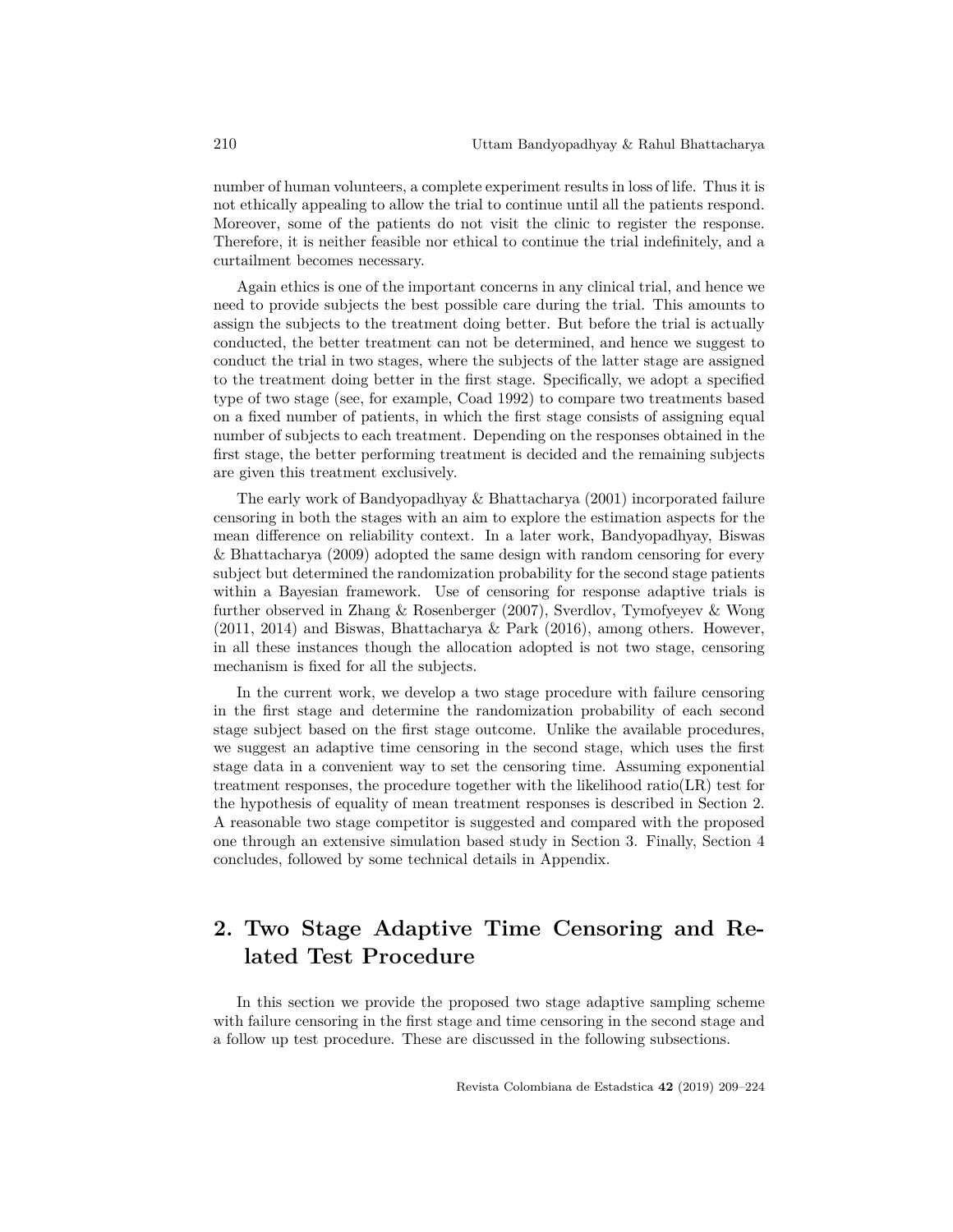#### **2.1. Censoring Procedure and the Associated Estimation**

We consider the situation, where two treatments, A and B, are on a clinical trial and the responses to the treatments are exponentially distributed with mean life times  $\lambda_A$  and  $\lambda_B$ , respectively. Let N be a prefixed number of subjects to be examined sequentially. We assume that the treatment with the higher capability of increasing the survival time is better. The allocation is carried out in two stages by assigning *m* subjects to each treatment arm in the first stage, where  $m = |N\theta|$  and  $\theta \in (0, \frac{1}{2})$ . But, due to ethical and administrative convenience, we record only a preassigned number, *r*, of responses from each treatment group, where the censoring number *r* is so chosen that  $r = |m\rho|$  for some  $\rho \in (0, 1)$ . Although curtailment of the study after a fixed number of events are observed (i.e. Type II censoring) is common in animal studies due to budget and time constraints (Xiong, Yan & Ming 2003), it is not unlikely in clinical trials with human beings. For example, consider a clinical trial, where the tumor-free survival times of the patients with squamous carcinoma of the oropharynx are the responses. Then with the passage of time progression in tumors is natural and therefore, it is not ethical to continue the trial up to a prefixed time or until all the responses are observed. Hence the experimenter needs to terminate the study after a fixed proportion of responses are observed. One such instance can be found in Bhattacharya (2007), where a real clinical trial involving patients with squamous carcinoma of the oropharynx (Kalbfleisch & Prentice 1980) is analysed adopting a Type II progressive censoring.

Now, to identify the better performing treatment(or the "winner") after the first stage, we find that the likelihood of the first stage data under failure censoring is proportional to

$$
L_1 = \prod_{k=A,B} \Big\{ \lambda_k^{-r} e^{-T_{1k}/\lambda_k} \Big\},\,
$$

where  $T_{1k}$  is the total observed lifetime in the first stage for the *k*th treatment,  $k = A, B$ . Thus  $T_{1k}$  is sufficient for  $\lambda_k$  and hence treatment *k* is decided as the winner after the first stage if  $T_{1k}$  is the largest. Naturally, an ethical strategy would be to assign the remaining  $(N-2m)$  subjects exclusively to A or B as  $T_{1A} > T_{1B}$  or  $T_{1A}$   $\lt T_{1B}$ . However, such a strategy though appealing is not randomized. That is, it lacks the requirement of concealment of allocation (Rosenberger & Lachin 2015). Therefore, we incorporate randomization in the second stage through the allocation probabilities  $\pi_{mi}$ ,  $i \geq 2m + 1$  for the patients of the second stage, where  $\pi_{mi}$ depends on the first stage data and is set to favour the winner from the first stage for further allocation. Although a number of choices (Rosenberger & Lachin 2015) of  $\pi_{mi}$  is possible, we suggest to consider  $\pi_{mi} = P^*(T_{1A} > T_{1B})$ , where  $P^*(T_{1A} > T_{1B})$  $T_{1B}$ ) is a consistent estimator of  $P(T_{1A} > T_{1B})$  based on the first stage data. Specifically, based on the first stage data,  $\frac{2T_{1k}}{\lambda_k} \sim \chi^2_{2r}$  independently for each  $k = A, B$  and hence  $\frac{\lambda_B T_{1A}}{T_{1B}} \sim F_{2r,2r}$ . Then we can express  $P(T_{1A} > T_{1B})$  as  $P(F_{2r,2r} > \frac{\lambda_B}{\lambda_A})$ , which depends on unknown  $(\lambda_A, \lambda_B)$  and we suggest to replace  $\lambda_k$  by its consistent estimator  $\hat{\lambda}_{km} = \frac{T_{1k}}{r}$  based on the first stage to get  $P^*(T_{1A} >$  $T_{1B}$ ) =  $P(F_{2r,2r} > \frac{\hat{\lambda}_{Bm}}{\hat{\lambda}_{B}})$  $\frac{\lambda_{Bm}}{\hat{\lambda}_{Am}}).$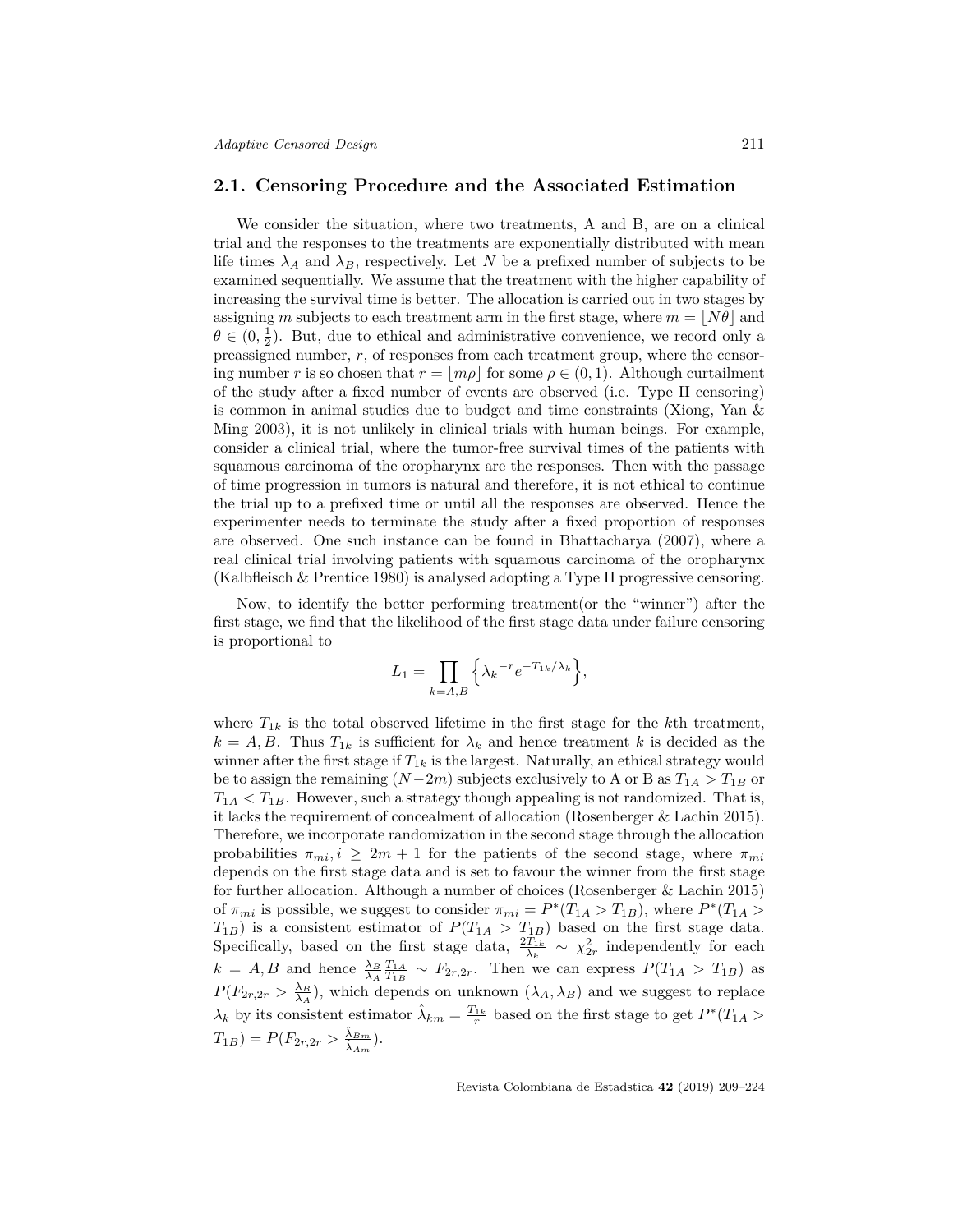Furthermore, in the second stage, we adopt adaptive time censoring for each treatment arm with an aim to make the duration of the two stages identical. If  $X_{(r)}$  and  $Y_{(r)}$  denote, respectively, the *r* th order statistics obtained from the responses of treatment A and treatment B in the first stage, the duration of the first stage is  $\max(X(r), Y(r))$ , and hence to make the observations of the second stage comparable with those of the first stage, we continue assignment of subjects of the second stage up to time  $X_{(r)}$  for treatment A and  $Y_{(r)}$  for treatment B.

Let  $\delta_{mi}$ (= 1 *−*  $\delta_{mi}$ ) be the treatment indicator in the second stage, where  $\delta_{mi} = 1$  or 0 as treatment A or B is assigned. Then, given the first stage data, *δmi* are iid Bernoulli random variables with success probability *πmi*. Thus the likelihood of the data from the entire trial is

$$
L(\lambda_A, \lambda_B) = L_1 \prod_{i=2m+1}^{N} \pi_{mi}^{\delta_{mi}} (1 - \pi_{mi})^{\bar{\delta}_{mi}} \left\{ \lambda_A^{-n_A} e^{-T_{2A}^* / \lambda_A} \right\} \left\{ \lambda_B^{-n_B} e^{-T_{2B}^* / \lambda_B} \right\}, (1)
$$

where

$$
T_{2A}^{*} = \sum_{i=2m+1}^{N} \delta_{mi} \min(X_i, X_{(r)}), \ n_A = \sum_{i=2m+1}^{N} \delta_{mi} I_{[X_i < X_{(r)}]},
$$
\n
$$
T_{2B}^{*} = \sum_{i=2m+1}^{N} \bar{\delta}_{mi} \min(Y_i, Y_{(r)}), \ n_B = \sum_{i=2m+1}^{N} \bar{\delta}_{mi} I_{[Y_i < Y_{(r)}]}
$$

with  $I_{[.]}$  as the indicator function,  $\{X_{2m+1}, X_{2m+2}, \ldots\}$  and  $\{Y_{2m+1}, Y_{2m+2}, \ldots\}$ as the observations in the second stage corresponding to A and B, respectively. Hence, maximizing (1) with respect to  $(\lambda_A, \lambda_B)$ , we get the maximum likelihood estimators of mean lifetimes as

$$
\widehat{\lambda}_{kN} = \frac{T_{1k} + T_{2k}^*}{r + n_k}, k = A, B.
$$

### **2.2. Test for the Mean Difference**

In order to carry out inference following the proposed allocation design, we assume treatment A as experimental and treatment B as existing. Then a natural objective is to justify whether the experimental treatment is more promising than the existing one, that is, whether the experimental treatment enhances lifetime, on an average. Consequently, we consider testing  $H_0: \lambda_A = \lambda_B$  against  $H: \lambda_A > \lambda_B$ and develop a test based on the likelihood ratio(LR) criterion

$$
\Lambda_N = \frac{\sup_{H_0} L(\lambda_A, \lambda_B)}{\sup_{H_0 \cup H_1} L(\lambda_A, \lambda_B)}.
$$

A little manipulation yields

$$
\begin{array}{rcl}\n\Lambda_N & = & \big(\frac{\widehat{\lambda}_{AN}}{\widehat{\lambda}_{ON}}\big)^{r+n_A} \big(\frac{\widehat{\lambda}_{BN}}{\widehat{\lambda}_{ON}}\big)^{r+n_B} & \text{if } \widehat{\lambda}_{AN} > \widehat{\lambda}_{BN} \\
& = & 1 & \text{if } \widehat{\lambda}_{AN} \leq \widehat{\lambda}_{BN},\n\end{array}
$$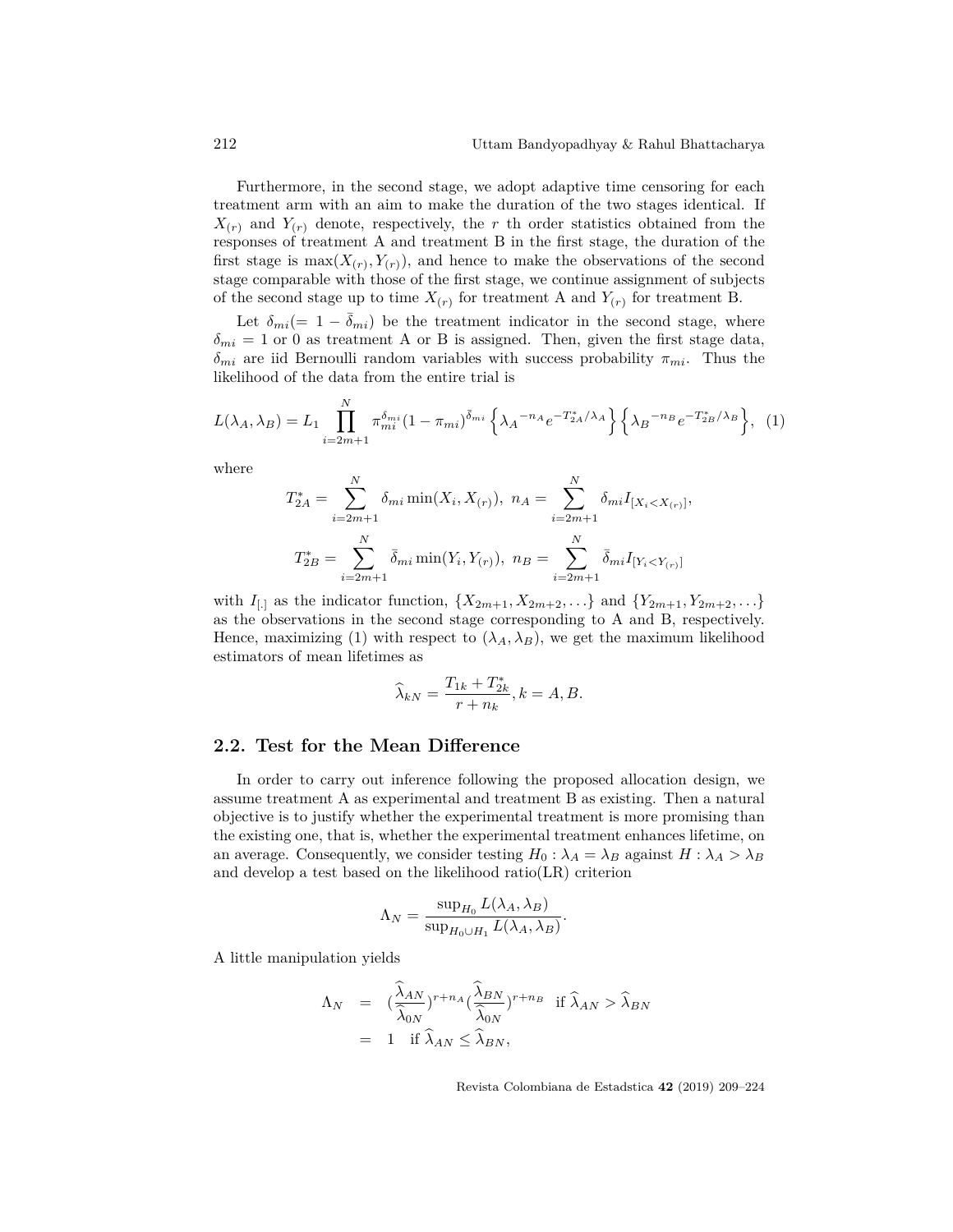where  $\hat{\lambda}_{0N}$ , the maximum likelihood estimator obtained by maximizing (1) under the restriction  $\lambda_A = \lambda_B = \lambda_0$ , is of the form

$$
\widehat{\lambda}_{0N} = \frac{T_{1A} + T_{2A}^* + T_{1B} + T_{2B}^*}{2r + n_A + n_B}.
$$

As no further simplification of the criterion is possible, we reject the null hypothesis at a preassigned level  $\alpha(0 < \alpha < 1)$  if

$$
-2\ln\Lambda_N > c
$$

for some c satisfying

$$
P_{H_0}(-2\ln \Lambda_N > c) = \alpha.
$$

It is shown (see Appendix) that, as  $N \to \infty$ ,

$$
-2\ln\Lambda_N\to W
$$

in distribution under the null hypothesis, where for any real *w*,

$$
P(W \le w) = \frac{1}{2} + \frac{1}{2} \int_0^w f_{\chi_1^2}(x) dx
$$

with  $f_{\chi_1^2}(x) = \frac{exp(-x/2)}{\sqrt{2\pi x}}, x > 0.$ 

### **3. A Comparative Study**

For a comparative assessment of the proposed allocation design, we consider a reasonable competitor and relevant performance measures.

### **3.1. Competitor**

Here, we consider an allocation design (referred to as equal allocation), which is the same as the proposed one except that the subjects in the second stage are assigned to either treatment with equal probability. That is, for the competitor, we ignore the outcome of the first stage and suggest  $\pi_{mi} = \frac{1}{2}$  for every incoming subject of the second stage. Thus, such a randomization procedure keeps the form of the likelihood function unchanged apart from a known multiplier. Consequently the corresponding LR criterion(say,  $\Lambda_N$ ) for testing  $H_0$ :  $\lambda_A = \lambda_B$  against  $H_1$ :  $\lambda_A > \lambda_B$  takes the same form as that derived in Section 2 except that  $\delta_{mi}$ , in this case, are iid Bernoulli $(\frac{1}{2})$ , independently of the first stage. Then it follows from Result A.2 in the appendix that, as  $N \to \infty$ ,

$$
-2\ln\tilde{\Lambda}_N\to W
$$

in distribution under the null hypothesis with *W* defined earlier.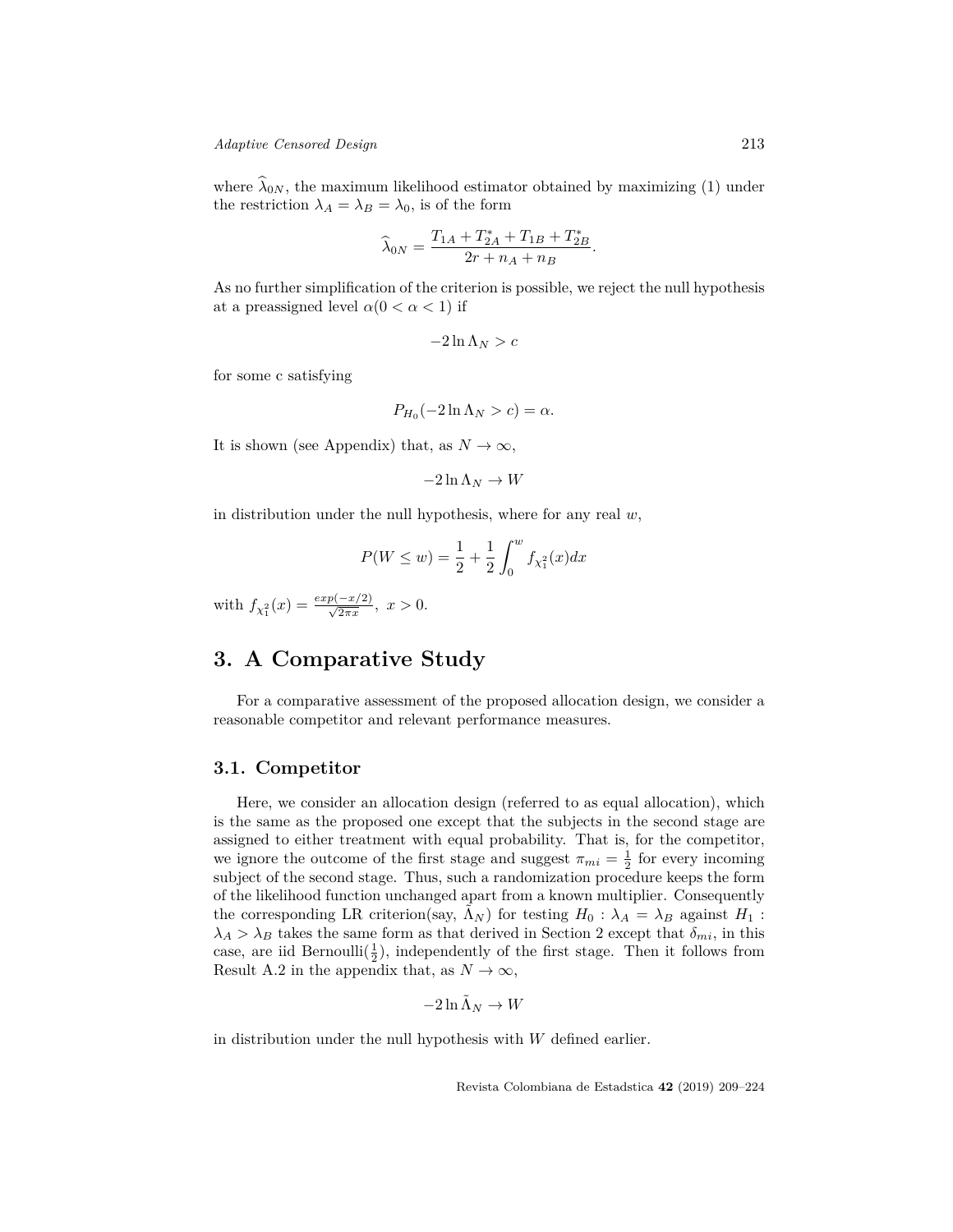#### **3.2. Assessing Performance**

For a meaningful assessment of the allocation design, we consider measures of both ethical and inferential aspects. We compute power of the LR test to investigate the discriminating ability of the proposed allocation design. Since ethics is one of our motivation in the development stage, expected allocation proportion(EAP) to the better treatment is used to measure the ethical aspect. Usually, out of *N* assignments in a two stage design, the intended number of allocation to treatment A is  $m + \sum_{i=2m+1}^{N} \delta_{mi}$ , but due to censoring in both the stages for the proposed design, the observed number of assignments reduces to  $r + \sum_{i=2m+1}^{N} \delta_{mi} I_{[X_i \lt X_{(r)}]}$ . Further, the actual number of total assignments, that is, the number of events under the proposed design is  $2r + \sum_{i=2m+1}^{N} \delta_{mi} I_{[X_i \lt X_{(r)}]} + \sum_{i=2m+1}^{N} \bar{\delta}_{mi} I_{[Y_i \lt Y_{(r)}]}$ and hence the observed proportion of allocation to treatment A is simply

$$
\frac{r + \sum_{i=2m+1}^{N} \delta_{mi} I_{[X_i < X_{(r)}]} }{2r + \sum_{i=2m+1}^{N} \delta_{mi} I_{[X_i < X_{(r)}]} + \sum_{i=2m+1}^{N} \bar{\delta}_{mi} I_{[Y_i < Y_{(r)}]}}.
$$

The corresponding expectation, denoted by  $\phi_{AN}$ , is the EAP to treatment A. Further,  $E\left\{r + \sum_{i=2m+1}^{N} \delta_{mi} I_{[X_i < X_{(r)}]} \right\}$  gives the expected number of actual events for treatment A (denoted by ENA) and we also include it in addition to EAP.

Next to explore the small sample behaviour of the performance measures, we conduct a simulation study with 25,000 repetitions. For the simulation, we take different combinations of trial size  $N$ , the design parameters  $(r, m)$  and response parameters  $(\lambda_A, \lambda_B)$ . However, for better understanding of the simulation output, we always consider treatment A to be better and fixing  $\lambda_B$  at unity, vary  $\lambda_A$  over 1.0 to 2.4 at an interval of 0.2. Although we get a lot from the simulation study, report only the EAP and ENA to treatment A (i.e. the better treatment) for  $N = 60,90$  and 120 in Tables 1,2 and 3. Moreover, we provide few comparative plots (see, Figures 1,2,3 and 4) of the empirical power for our test with adaptive time censoring and that under the equal allocation in the second stage for different combinations of (*N, m, r*).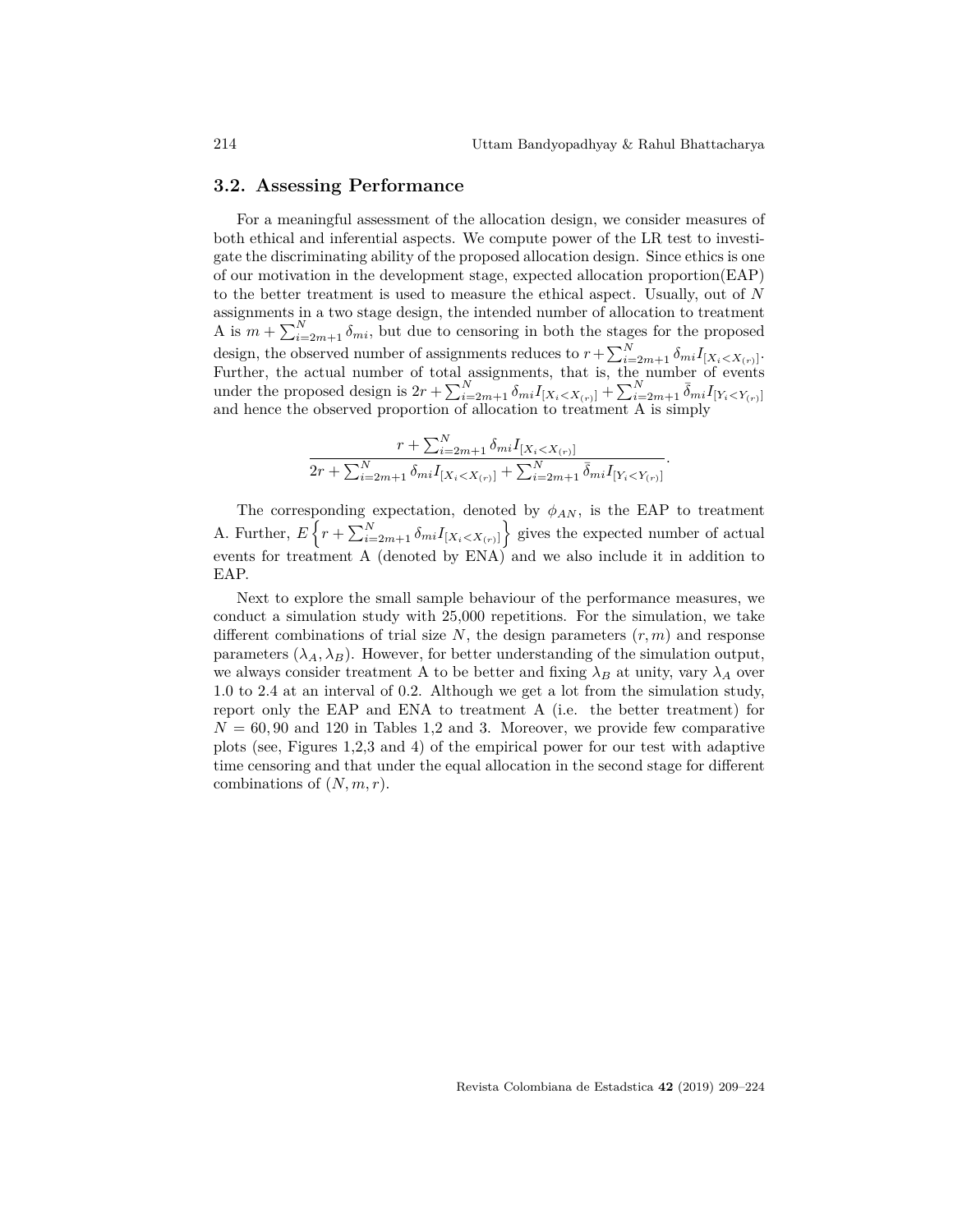|                                  | $m=10$   |          | $m=20$   |           |
|----------------------------------|----------|----------|----------|-----------|
| $\Delta = \lambda_A - \lambda_B$ | $r=4$    | $r=6$    | $r = 8$  | $r=16$    |
| 0.0                              | .50(.23) | .50(.22) | .50(.20) | .50(.18)  |
|                                  | 16       | 24       | 21       | 29        |
| 0.2                              | .55(.22) | .56(.21) | .56(.20) | .58(.17)  |
|                                  | 18       | $27\,$   | 23       | 31        |
| $0.4\,$                          | .58(.20) | .61(.20) | .60(.19) | .64(.16)  |
|                                  | 19       | 29       | 24       | 32        |
| 0.6                              | .62(.18) | .64(.19) | .63(.18) | .69(.14)  |
|                                  | 20       | 31       | 26       | 34        |
| 0.8                              | .64(.18) | .67(.18) | .66(.17) | .72(.12)  |
|                                  | 21       | 32       | $27\,$   | 35        |
| 1.0                              | .66(.18) | .70(.18) | .68(.15) | .74(.09)  |
|                                  | 22       | 33       | 28       | 36        |
| $1.2\,$                          | .68(.18) | .72(.17) | .70(.15) | .76(.08)  |
|                                  | 23       | 34       | 28       | 37        |
| 1.4                              | .70(.17) | .74(.17) | .71(.13) | .77(0.06) |
|                                  | 23       | 35       | 29       | 39        |

TABLE 1: EAP and ENA to treatment A for the proposed allocation with  $N = 60$ .

Figures within braces indicate the corresponding standard deviations. Second figures in each cell gives ENA (in nearest integers).

|                                  | $m=15$   |          | $m=30$   |          |
|----------------------------------|----------|----------|----------|----------|
| $\Delta = \lambda_A - \lambda_B$ | $r=6$    | $r=9$    | $r=12$   | $r=18$   |
| 0.0                              | .50(.24) | .50(.23) | .50(.19) | .50(.19) |
|                                  | 25       | 37       | 31       | 38       |
| $0.2\,$                          | .56(.23) | .57(.23) | .57(.19) | .58(.18) |
|                                  | 28       | 42       | 35       | 44       |
| $0.4\,$                          | .60(.24) | .63(.22) | .62(.18) | .64(.16) |
|                                  | 30       | 46       | 38       | 48       |
| 0.6                              | .64(.23) | .68(.20) | .66(.16) | .68(.15) |
|                                  | 32       | 49       | 41       | 52       |
| 0.8                              | .67(.22) | .71(.19) | .69(.14) | .71(.13) |
|                                  | 33       | 51       | 42       | 54       |
| 1.0                              | .70(.21) | .74(.17) | .72(.12) | .73(.11) |
|                                  | 34       | 53       | 43       | 55       |
| $1.2\,$                          | .72(.19) | .76(.16) | .74(.11) | .75(.09) |
|                                  | 35       | 55       | 44       | 56       |
| 1.4                              | .73(.18) | .78(.14) | .76(.10) | .76(.08) |
|                                  | 36       | 56       | 45       | 57       |

TABLE 2: EAP and ENA to treatment A for the proposed allocation with  $N = 90$ .

Figures within braces indicate the corresponding standard deviations. Second figures in each cell gives ENA (in nearest integers).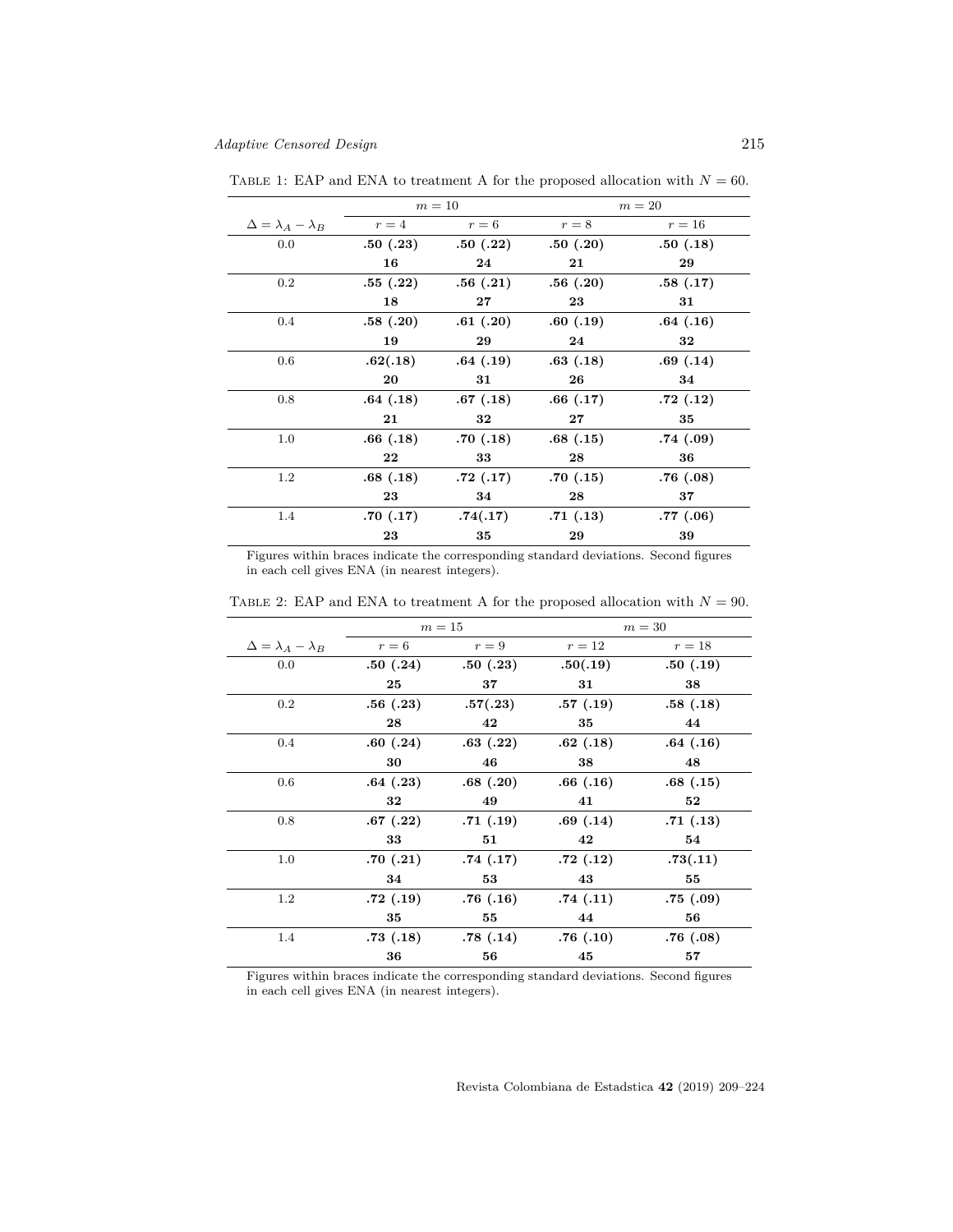|                                  | $m=20$   |          | $m=40$   |          |
|----------------------------------|----------|----------|----------|----------|
| $\Delta = \lambda_A - \lambda_B$ | $r = 8$  | $r=12$   | $r=16$   | $r=24$   |
| 0.0                              | .50(.23) | .50(.23) | .50(.19) | .50(.18) |
|                                  | 33       | 49       | 41       | 61       |
| 0.2                              | .56(.24) | .59(.22) | .58(.18) | .59(.17) |
|                                  | 37       | 57       | 48       | 73       |
| 0.4                              | .62(.23) | .65(.21) | .64(.16) | .67(.15) |
|                                  | 41       | 63       | 52       | 81       |
| 0.6                              | .66(.22) | .70(.19) | .69(.15) | .72(.12) |
|                                  | 44       | 68       | 56       | 86       |
| 0.8                              | .70(.20) | .74(.17) | .72(.12) | .75(.09) |
|                                  | 46       | 71       | 58       | 89       |
| 1.0                              | .73(.19) | .77(.15) | .74(.10) | .77(.07) |
|                                  | 47       | 74       | 60       | 91       |
| 1.2                              | .75(.17) | .79(.13) | .75(.08) | .79(.06) |
|                                  | 49       | 76       | 61       | 92       |
| 1.4                              | .77(.16) | .81(.11) | .76(.08) | .80(.05) |
|                                  | 50       | 77       | 62       | 93       |

TABLE 3: EAP and ENA to treatment A for the proposed allocation with  $N = 120$ .

Figures within braces indicate the corresponding standard deviations. Second figures in each cell gives ENA (in nearest integers).



Figure 1: Empirical Power comparison between the proposed (solid line) and equal(dotted line) allocation designs for  $N = 100$  and  $m = 30$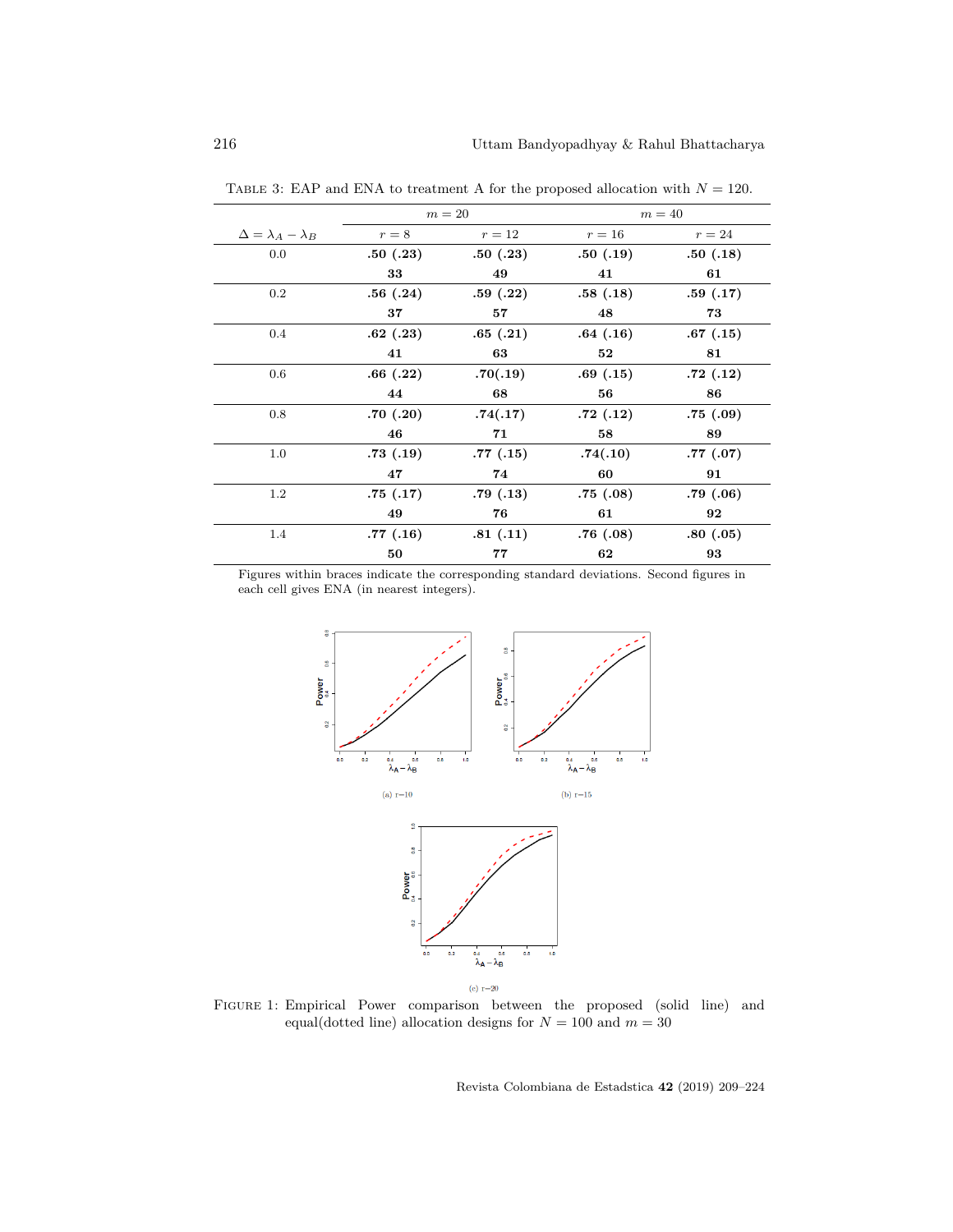

Figure 2: Empirical Power comparison between the proposed (solid line) and equal(dotted line) allocation designs for  $N = 100$  and  $m = 40$ .



Figure 3: Empirical Power comparison between the proposed (solid line) and equal(dotted line) allocation designs for  $N = 150$  and  $m = 40$ .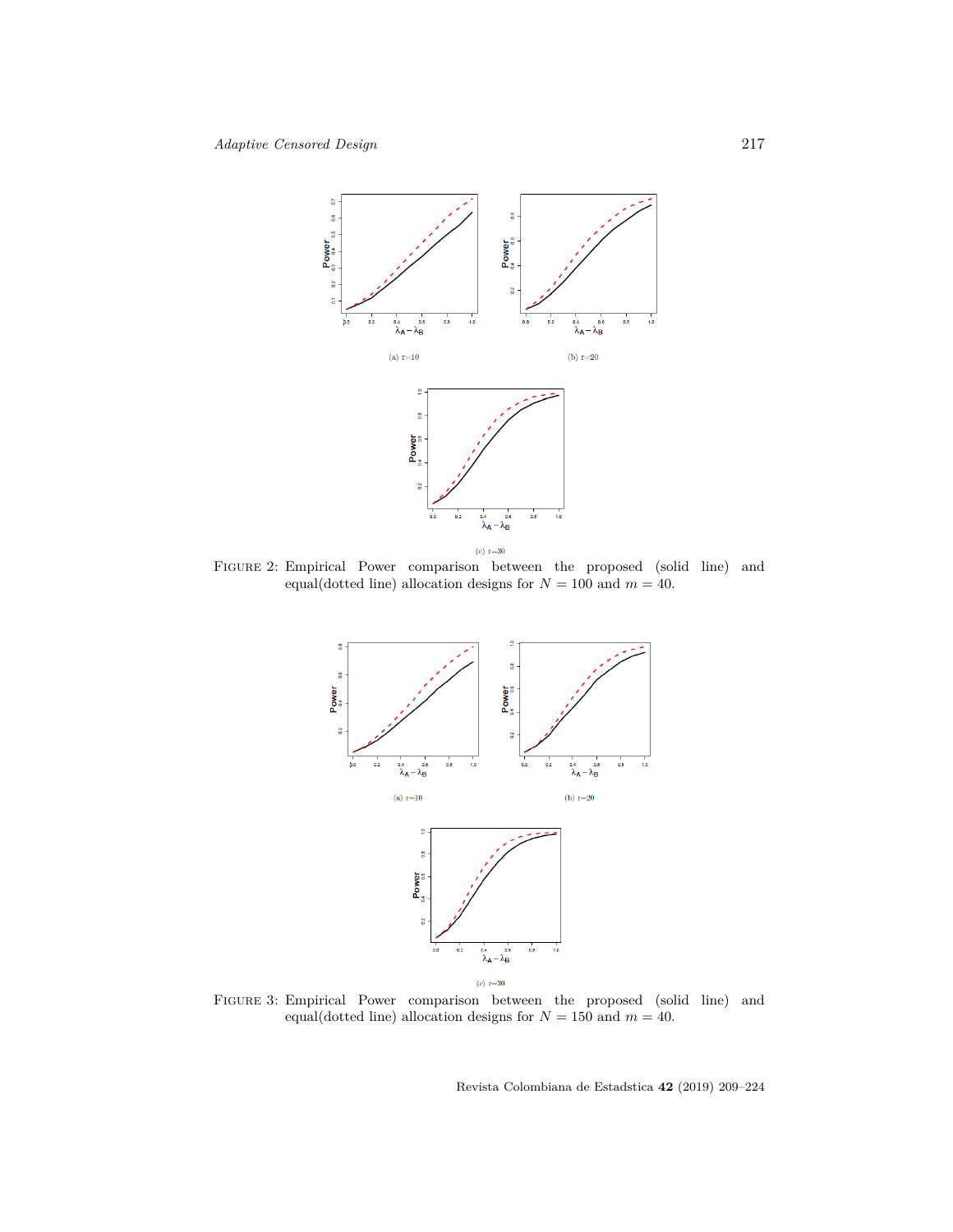

Figure 4: Empirical Power comparison between the proposed (solid line) and equal(dotted line) allocation designs for  $N = 150$  and  $m = 60$ .

**Discussion:** The figures of Tables 1,2,3 and 4 reveal that irrespective of the choices of  $(r, m)$  and  $(\lambda_A, \lambda_B)$ , the adaptive allocation, on an average, assigns more subjects to the "winner" of the first stage and makes the allocation unbalanced. This results a loss in statistical power, which is observed in Figures 1-4. However, power is seen to increase with an increase in *r* for fixed *m*. This can be best viewed if we consider any of Figures 1-4 and observe the variation in power for increasing *r* (i.e. figures indicated by (a),(b) and (c))with fixed *m*. The behaviour is quite natural because the second stage allocation probability depends only on *r* and hence increase in *r* amounts to increased first stage allocation, that is, decrease in the adaptive allocation of the second stage. The decrease in the second stage allocation causes most of the subjects to assign equally to either treatment and hence results in an increased power.

Although loss in power weakens the discriminating ability between the treatments but the usefulness of the proposed design lies in assigning the better performing treatment more frequently. Now, if we examine the  $\phi_{AN}$  values, we find that  $\phi_{AN} = \frac{1}{2}$  exactly for the equal allocation whereas for the adaptive allocation,  $\phi_{AN}$  approaches  $1 - \theta$  or  $\theta$  as  $\Delta = \lambda_A - \lambda_B > 0$  or  $\langle 0 \rangle$  for large *N*, where  $m = \lfloor N\theta \rfloor$ . Thus the proposed adaptive procedure assigns according to the treatment effectiveness  $\Delta$  in the limit. The small sample figures are also in agreement with the limiting behaviour, where the higher proportion of allocation always correspond to treatment A, that is, the better treatment. Moreover, such a proportion consistently increase from 50% with the increase in  $\Delta$ . Thus the proposed adaptive two stage censored procedure has the ability to assign patients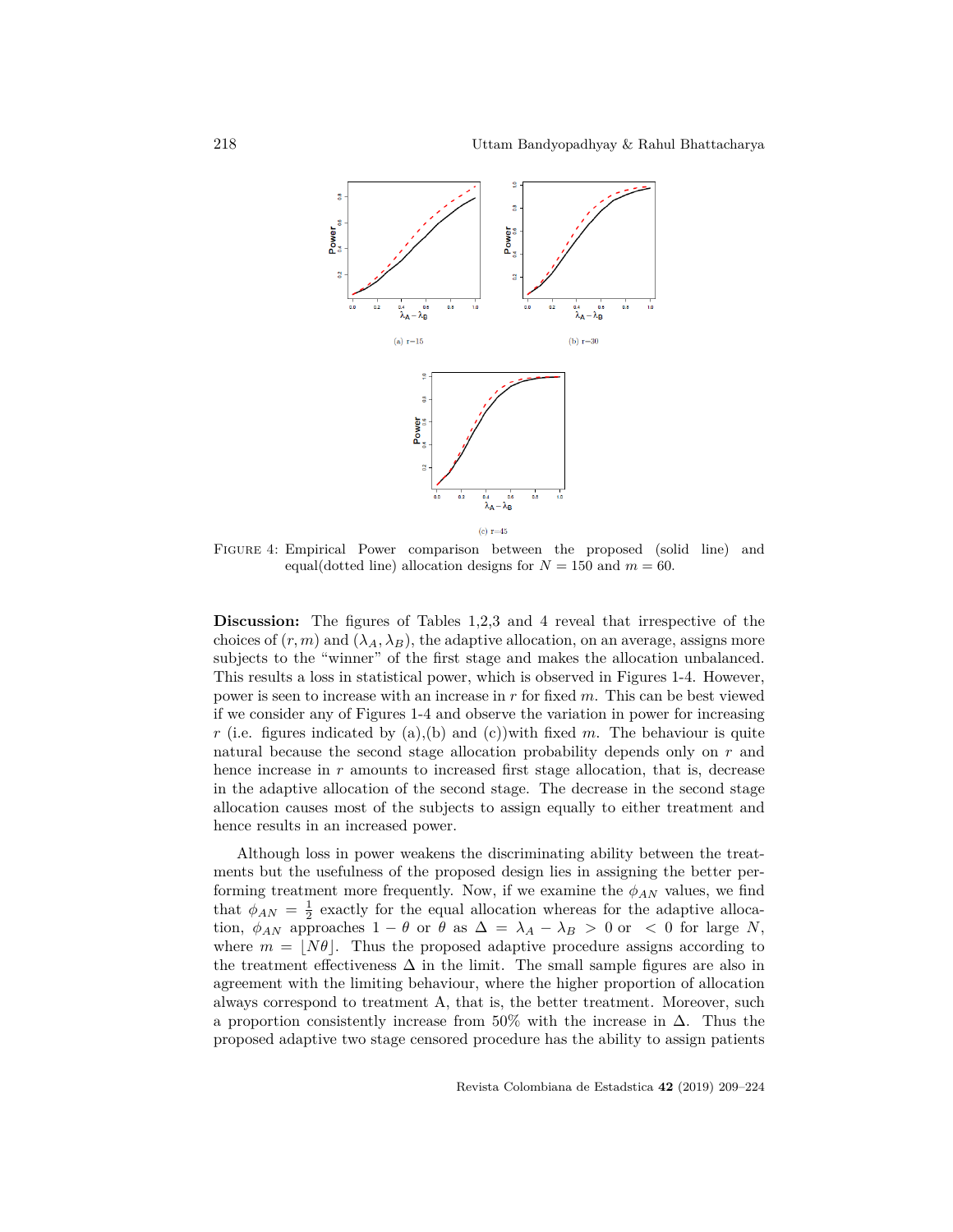to the better treatment frequently but with a compromise in statistical precision. Censoring number *r* plays the crucial role in the proposed allocation. The effect of *r* in the allocation is two fold, namely, limiting the number of events in the first stage as well as controlling the duration of the second stage. Thus, a sensible choice of *r* could help the experimenter to achieve the goals of the concerned study. We have already observed that increase in *r* increases both EAP (and ENA) and power. However, a larger choice of *r* implies higher number of events in the trial, on an average and hence seems reasonable. But such a choice of *r* increases the duration of the trial and hence conflicts with the objective of censoring. Therefore, a larger choice is not reasonable despite the ability to produce promising performance measures. Consequently, motivated by the figures of Tables 1-3, as a compromise, we suggest to choose *r* or equivalently  $\rho$  in the range (*.60, .70*).

### **4. Concluding Remarks**

The current work uses a randomization probability based only on ethics. Naturally, other aspects like optimality(in some sense) is not taken into account for the development. Moreover, exponential responses are extensively used for our purpose though some other distributions such as Weibull or Gamma can be used. However, the development with such responses is not just a straightforward extension of the present formulation and requires a fresh look. The subsequent development incorporating optimality in addition to ethics considering a wide class of responses is, therefore, a topic for further investigation.

### **Acknowledgements**

The authors are grateful to the Editor, Associate Editor and the anonymous reviewers for their helpful suggestions, which improved the quality of the submitted work.

```
[
Received: April 2018 — Accepted: May 2019]
```
### **References**

- Bandyopadhyay, U. & Bhattacharya, R. (2001), 'Estimation in a two stage procedure for failure censored model', *Calcutta Statistical Association Bulletin* **51**, 179–190.
- Bandyopadhyay, U., Biswas, A. & Bhattacharya, R. (2009), 'A bayesian adaptive design for two-stage clinical trials with survival data', *Life Time Data Analysis* **15**, 468–492.
- Bhattacharya, B. (2007), 'Testing for ordered failure rates under general progressive censoring', *Journal of Statistical Planning and Inference* **137**, 1775–1786.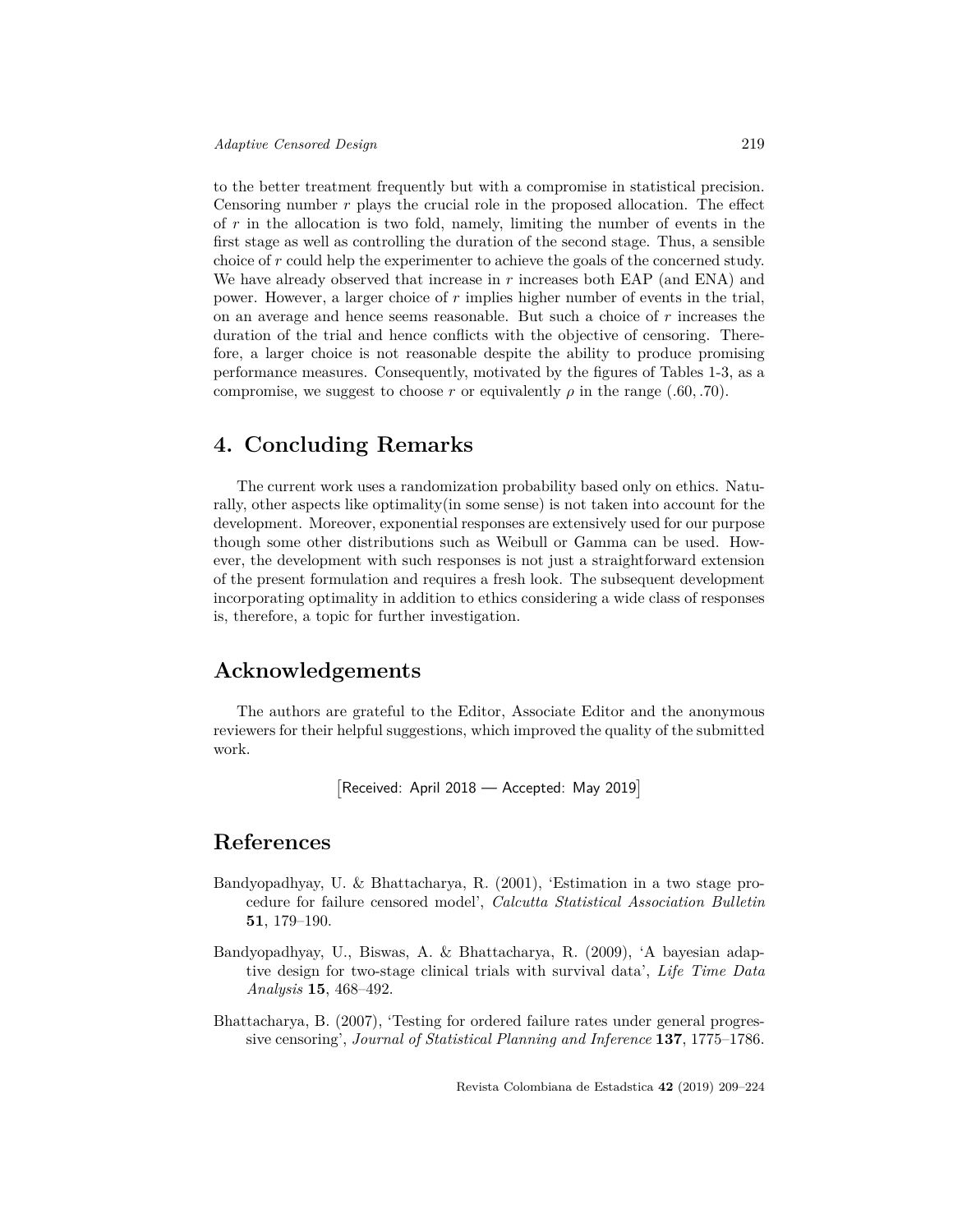- Biswas, A., Bhattacharya, R. & Park, E. (2016), 'On a class of optimal covariateadjusted response adaptive designs for survival outcomes', *Statistical Methods in Medical Research* **25**, 2444–2456.
- Coad, D. S. (1992), 'Some results on estimation for two stage clinical trials', *Sequential Analysis* **11**, 299–311.
- Kalbfleisch, J. & Prentice, R. L. (1980), *The Statistical Analysis of Failure Time Data*, John Wiley & Sons Inc, New York.
- Rosenberger, W. F. & Lachin, J. (2015), *Randomization in Clinical Trials: Theory and Practice, Second Edition*, John Wiley & Sons Inc, New York.
- Sverdlov, O., Ryeznik, Y. & Wong, W. K. (2014), 'Efficient and ethical response adaptive randomization designs for multi-arm clinical trials with Weibull time-to-event outcomes', *Journal of Biopharmaceutical Statistics* **24**, 732– 754.
- Sverdlov, O., Tymofyeyev, Y. & Wong, W. K. (2011), 'Optimal response adaptive randomized designs for multi-armed survival trials', *Statistics in Medicine* **30**, 2890–2910.
- Xiong, C., Yan, Y. & Ming, J. (2003), 'Sample sizes for comparing means of two lifetime intervention study', *Controlled Clinical Trials* **24**, 283?293.
- Zhang, L. & Rosenberger, W. F. (2007), 'Response adaptive randomization for survival trials: The parametric approach', *Applied Statistics* **56**, 153–165.

## **Appendix**

### **Result A1**

As  $N \to \infty$ ,

$$
\pi_{mi} \to u(\lambda_A - \lambda_B),
$$

almost surely, where  $u(x) = 1, 0$  or  $\frac{1}{2}$  as  $x > 0, < 0$  or = 0.

*Proof.* Note that,  $\frac{2T_{1k}}{\lambda_k} \sim \chi^2_{2r}$ ,  $k = A, B$  independently, and hence writing  $\lambda = \frac{\lambda_A}{\lambda_B}$ we get

$$
P(T_{1A} > T_{1B}) = P(\frac{2T_{1B}}{\lambda_B} \le \lambda \frac{2T_{1A}}{\lambda_A})
$$
  
= 
$$
\int_0^\infty P(\chi_{2r}^2 < \lambda y) f_{\chi_{2r}^2}(y) dy
$$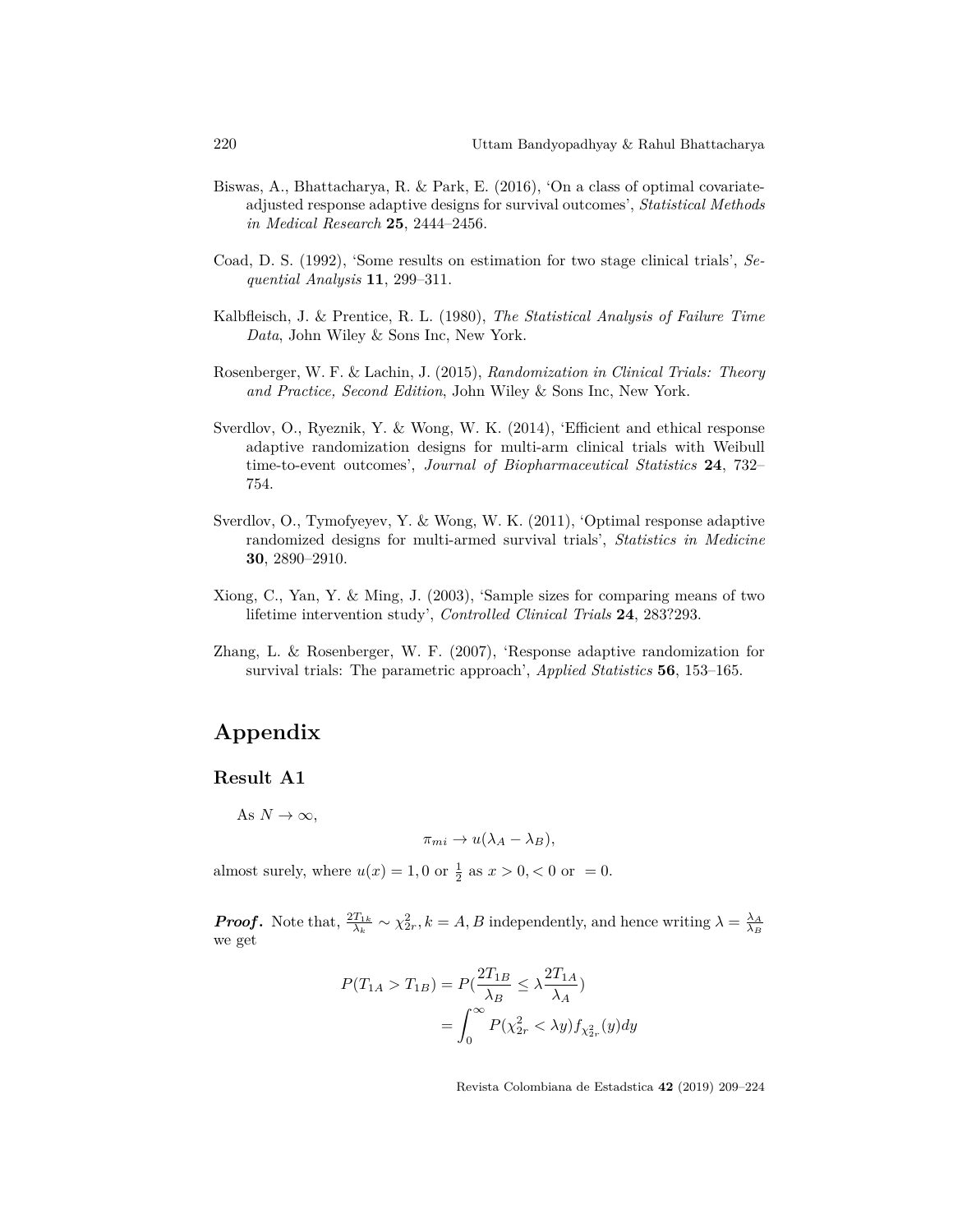with  $f_{\chi^2_{2r}}(y) = \frac{1}{\Gamma r 2^r} e^{(-y/2)} y^{r-1}$ ,  $y > 0$ . Since we can express  $P(\chi^2_{2r} < \lambda y) =$  $\sum_{i=r}^{\infty} exp(-\lambda y/2) \frac{(\lambda y)^i}{2^i(i)!}$  $\frac{(xy)}{2^i(i)!}$ , we have the right hand number of the above as ∑*<sup>∞</sup> i*=*r* ∫ *∞* 0  $e^{(-\lambda y/2)}(\lambda y)^i$  $2^i(i)!$ *e* (*−y/*2)*y r−*1  $\frac{2r(r-1)!}{2r(r-1)!}dy = \sum_{r=0}^{\infty}$ *i*=*r*  $(r + i - 1)!$ (*r −* 1)!*i*!  $\sqrt{2}$  $1 - \frac{1}{1}$  $1 + \lambda$  $\lambda^i$  ( 1  $1 + \lambda$ )*r*  $= P(Z \geq r),$ 

where *Z* has a negative binomial,  $NB(r, p)$ , distribution with  $p = \frac{1}{1+\lambda}$  $\frac{\lambda_B}{\lambda_A + \lambda_B}$ . Then, for fixed  $p \in (0, 1)$ , as  $r \to \infty$ ,

$$
\frac{Z}{r}\to\frac{1-p}{p}
$$

almost surely, where  $\frac{1-p}{p} > 1$  or  $\lt 1$  as  $p < \frac{1}{2}$  or  $\gt \frac{1}{2}$  or equivalently as  $\lambda_A >$ or  $\langle \lambda_B$ . Moreover, as  $r \to \infty$ ,

$$
\frac{Z-r}{\sqrt{2r}} \to N(0,1)
$$

in distribution for  $p = \frac{1}{2}$ . Thus, combining all these, we get  $\lim_{r \to \infty} P(Z \ge r)$ 1 or  $\frac{1}{2}$  or 0 as  $\lambda_A > 0$  or = or  $\langle \lambda_B$ .

Now, by definition,  $\pi_{mi} = P(Z \ge r | Z \sim NB(r, \hat{p}))$ , where  $\hat{p}$  is the same as *p* with  $\lambda_k$  replaced by its maximum likelihood estimator  $\hat{\lambda}_k = \frac{T_{1k}}{r}$  based on the first stage. Since  $\hat{p}$  is a strongly consistent estimator of *p*, the required result follows. follows.

Next we prove the following lemmas, which will be useful in deriving Result A2.

**Lemma A1.** *If* X has an exponential distribution with mean  $\mu$ , then for any  $k \geq 1$ *and positive constant a,*

$$
E(X^{k}I_{[X\leq a]}) = \Gamma(k+1)\mu^{k} \left\{ p - (1-p) \sum_{j=1}^{k} \frac{\left(\frac{a}{\mu}\right)^{j}}{j!} \right\},\,
$$

*where*

$$
p = P(X \le a).
$$

*Proof.* By definition,

$$
E(X^{k}I_{[X\leq a]}) = \int_{0}^{a} e^{-\frac{x}{\mu}} \frac{x^{k}}{\mu} dx
$$
  

$$
= \Gamma(k+1)\mu^{k} \int_{0}^{\frac{a}{\mu}} e^{-y} \frac{y^{k}}{\Gamma(k+1)} dy
$$
  

$$
= \Gamma(k+1)\mu^{k} \left\{ 1 - \sum_{j=0}^{k} e^{-\frac{a}{\mu}} \frac{(\frac{a}{\mu})^{j}}{j!} \right\},
$$

which gives the required result.

Revista Colombiana de Estadstica **42** (2019) 209–224

 $\Box$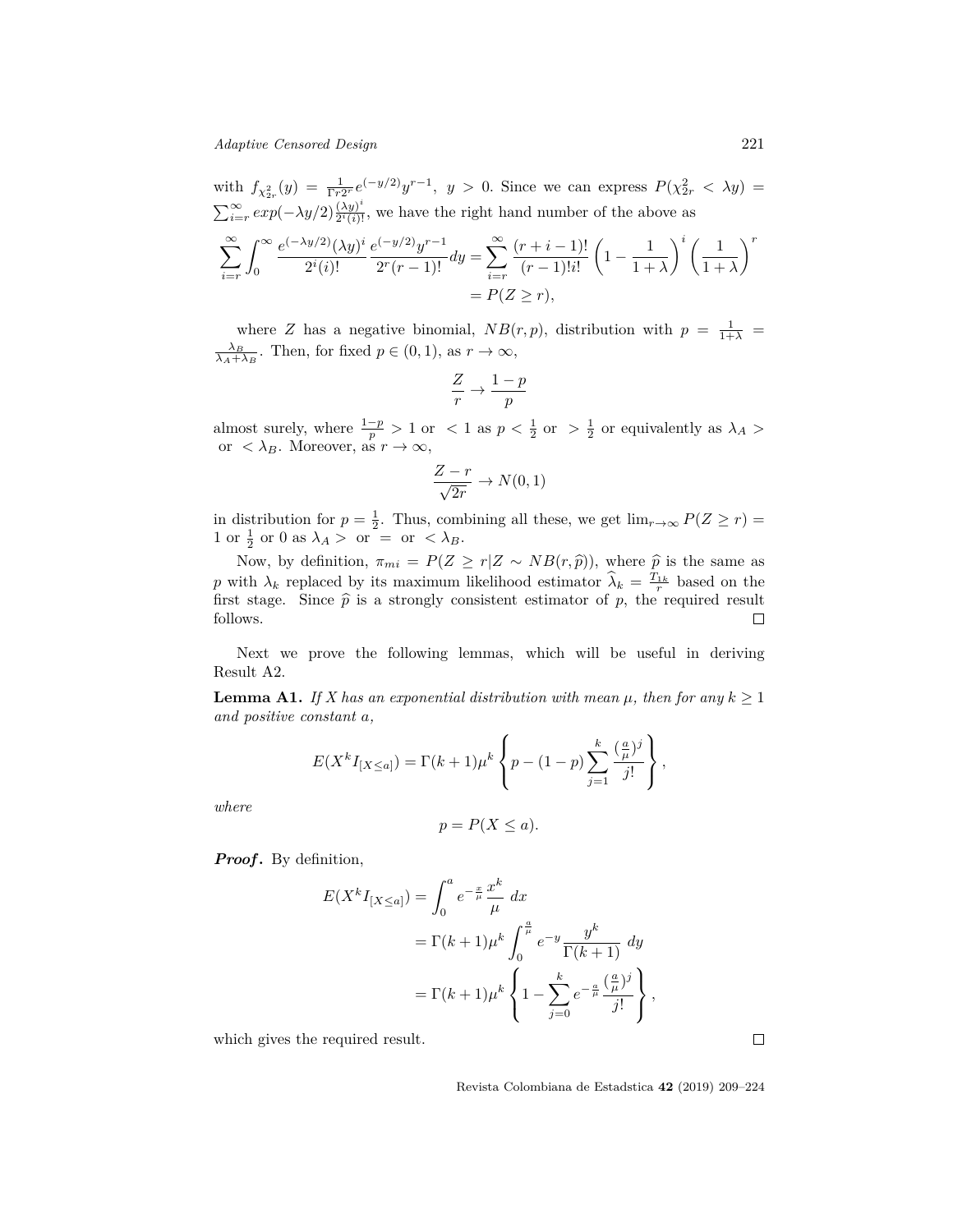**Lemma A2.** Let  $X_1, X_2, \ldots, X_n$  be iid as exponential with mean  $\mu$ . Define

$$
\delta_i = I_{[X_i \leq a]}, T^* = \sum_{i=1}^n \min(X_i, a), and n^* = \sum_{i=1}^n \delta_i.
$$

*Then*

$$
Var(T^* - \mu n^*) = np\mu^2.
$$

*Proof.* Since, for each i,

$$
\min(X_i, a) = \delta_i X_i + (1 - \delta_i)a,
$$

writing

$$
T^* - n^* \mu = \sum_{i=1}^n \delta_i (X_i - \mu) + a \sum_{i=1}^n (1 - \delta_i),
$$

we obtain that

$$
Var(T^* - n^*\mu) =
$$
  

$$
nVar{\delta_1(X_1 - \mu)} - 2anE(1 - \delta_1)E(\delta_1X_1 - \mu\delta_1) + na^2Var(1 - \delta_1).
$$
 (\*)

Now the representation

$$
Var\{\delta_1(X_1 - \mu)\} = E(\delta_1 X_1^2) - 2\mu E(\delta_1) + \mu^2 E(\delta_1^2)
$$

together with Lemma 1 gives

$$
Var\{\delta_1(X_1-\mu)\} = p\mu^2 - (1-p)(2-p)a^2.
$$

Combining all these together with  $Var(1-\delta_1) = p(1-p)$  in (\*), we get the required result.  $\Box$ 

### **Result A2**

For any real *x*,

$$
\lim_{N \to \infty} P_{H_0}(-2 \ln \Lambda_N \le x) = \frac{1}{2} + \frac{1}{2} \int_0^x f_{\chi_1^2}(u) du.
$$

*Proof*. Denoting  $\hat{\Delta}_N = \hat{\lambda}_{AN} - \hat{\lambda}_{BN}$ , consider the representation

$$
P_{H_0}(-2\ln\Lambda_N \le x) =
$$
  
 
$$
P_{H_0}\left(-2\ln\Lambda_N \le x, \widehat{\Delta}_N \le 0\right) + P_{H_0}\left(-2\ln\Lambda_N \le x, \widehat{\Delta}_N > 0\right).
$$

Then it follows that

$$
\lim_{N \to \infty} P_{H_0}(-2 \ln \Lambda_N \le x) = \lim_{N \to \infty} P_{H_0} \left\{ \sqrt{N} \widehat{\Delta}_N \le 0 \right\} \text{ if } x \le 0
$$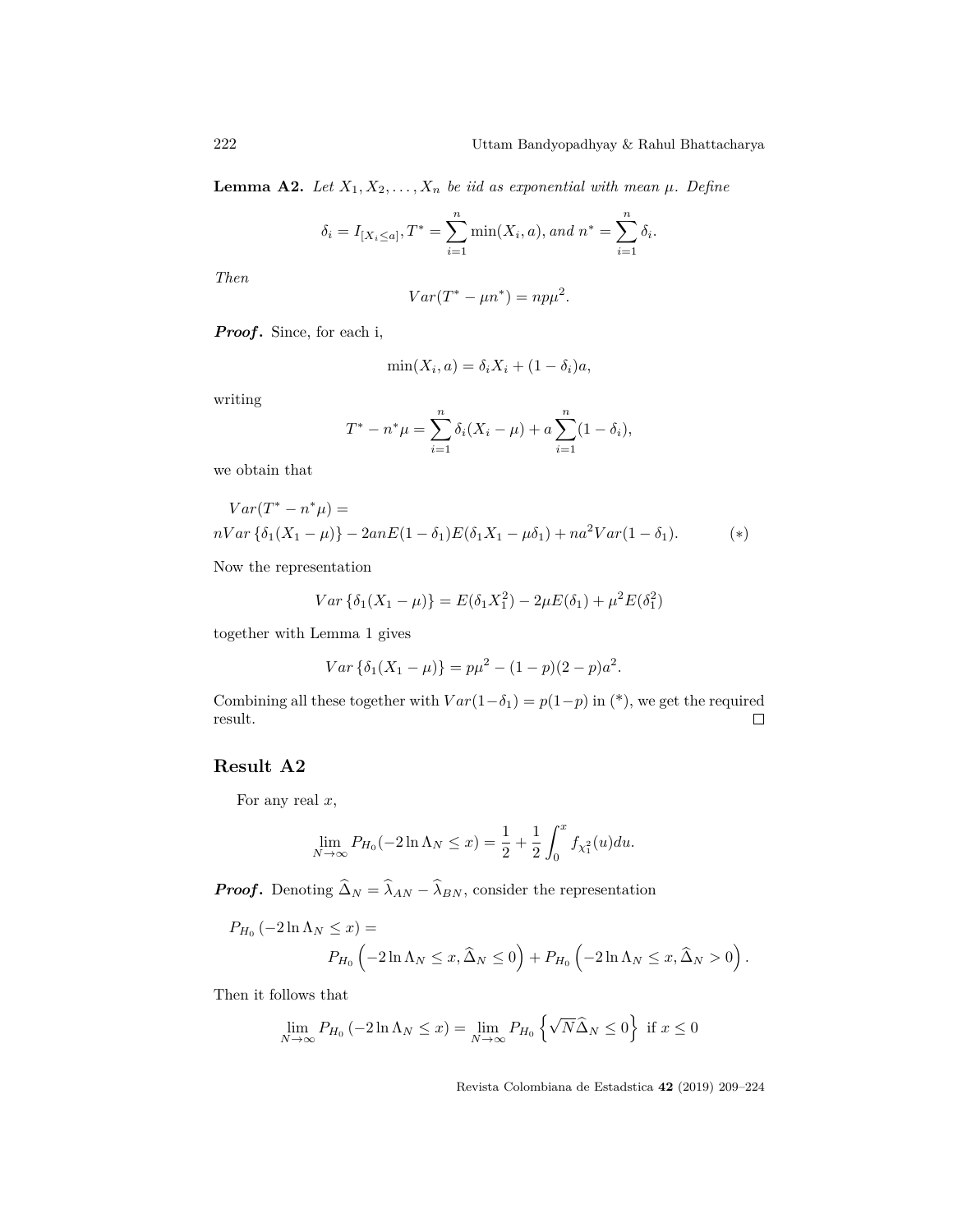*Adaptive Censored Design* 223

$$
\quad\text{and}\quad
$$

$$
\lim_{N \to \infty} P_{H_0}(-2\ln \Lambda_N \le x) = \lim_{N \to \infty} P_{H_0}(\sqrt{N}\widehat{\Delta}_N \le 0)
$$
  
+ 
$$
\lim_{N \to \infty} P_{H_0}(-2\ln \Lambda_N \le x, \sqrt{N}\widehat{\Delta}_N > 0) \text{ if } x > 0.
$$

Define the random variables  $U_{kN} =$ *√*  $\overline{N}$  ( $\frac{T_{1k} - r\lambda_0}{r}$ ) and  $V_{kN}$  = *√*  $\overline{N}$   $\left( \frac{T_{2k}^* - n_k \lambda_0}{N - 2m} \right)$ *N−*2*m*  $\big), k =$  $A, B$ , where  $\lambda_0$  is the common unspecified value under the null hypothesis. Then a Taylor series expansion up to second order terms expresses *−*2 ln Λ*<sup>N</sup>* in terms of these variables as

$$
-2\ln \Lambda_N = \frac{r + n_A}{N\lambda_0^2} \left( \frac{r}{r + n_A} U_{AN} + \frac{N - 2m}{r + n_A} V_{AN} \right)^2 + \frac{r + n_B}{N\lambda_0^2} \left( \frac{r}{r + n_B} U_{BN} + \frac{N - 2m}{r + n_B} V_{BN} \right)^2 - \frac{2r + n_A + n_B}{N\lambda_0^2} \left\{ \frac{r}{2r + n_A + n_B} (U_{AN} + U_{BN}) + \frac{N - 2m}{2r + n_A + n_B} (V_{AN} + V_{BN}) \right\}^2 + R_N,
$$

where  $R_N \to 0$  in probability. Now, it is easy to observe that, for given the first stage data,  $n_A$  is conditionally  $Binomial(\sum_{i=2m+1}^{N} \delta_{mi}, P[X_{2m+1} < X_{(r)}]).$ Moreover, under  $H_0$ ,  $\delta_{mi}$  are iid  $Bernoulli(\frac{1}{2})$ , so that

$$
\frac{\sum_{i=2m+1}^{N} \delta_{mi}}{N-2m} \to \frac{1}{2}
$$

almost surely, and hence, as a consequence of the almost sure convergence of  $X_{(r)} = X_{(|m\rho|)}$  to  $-\lambda_A log(1-\rho)$ , we get

$$
\frac{n_A}{N-2m} \to \frac{\rho}{2}
$$

almost surely. Then it follows that for any  $k = A, B$ ,

$$
\frac{n_k}{m} \to \rho \frac{1 - 2\theta}{2\theta} \tag{A1}
$$

almost surely,  $k = A, B$ . Hence, under the null hypothesis,  $-2 \ln \Lambda_N$  and  $W_N^2$ , with

$$
W_N = \frac{\sqrt{\rho}}{\lambda_0} \left\{ \theta(U_{AN} - U_{BN}) + \frac{1 - 2\theta}{\rho}(V_{AN} - V_{BN}) \right\},\,
$$

have the same asymptotic distribution. But, given the first stage observations,  $W_N$  is the sum of independent random variables with conditional expectation

$$
E(W_N) = \frac{\theta \sqrt{\rho}}{\lambda_0} (U_{AN} - U_{BN})
$$

and conditional variance (see, Lemma 2, for details)

$$
Var(W_N) = \frac{(1-2\theta)^2}{\rho} \left\{ \frac{N \sum_{i=2m+1}^{N} \delta_{mi}}{(N-2m)^2} (1 - e^{-\frac{X_{(r)}}{\lambda_0}}) + \frac{N \sum_{i=2m+1}^{N} \bar{\delta}_{mi}}{(N-2m)^2} (1 - e^{-\frac{Y_{(r)}}{\lambda_0}}) \right\}.
$$